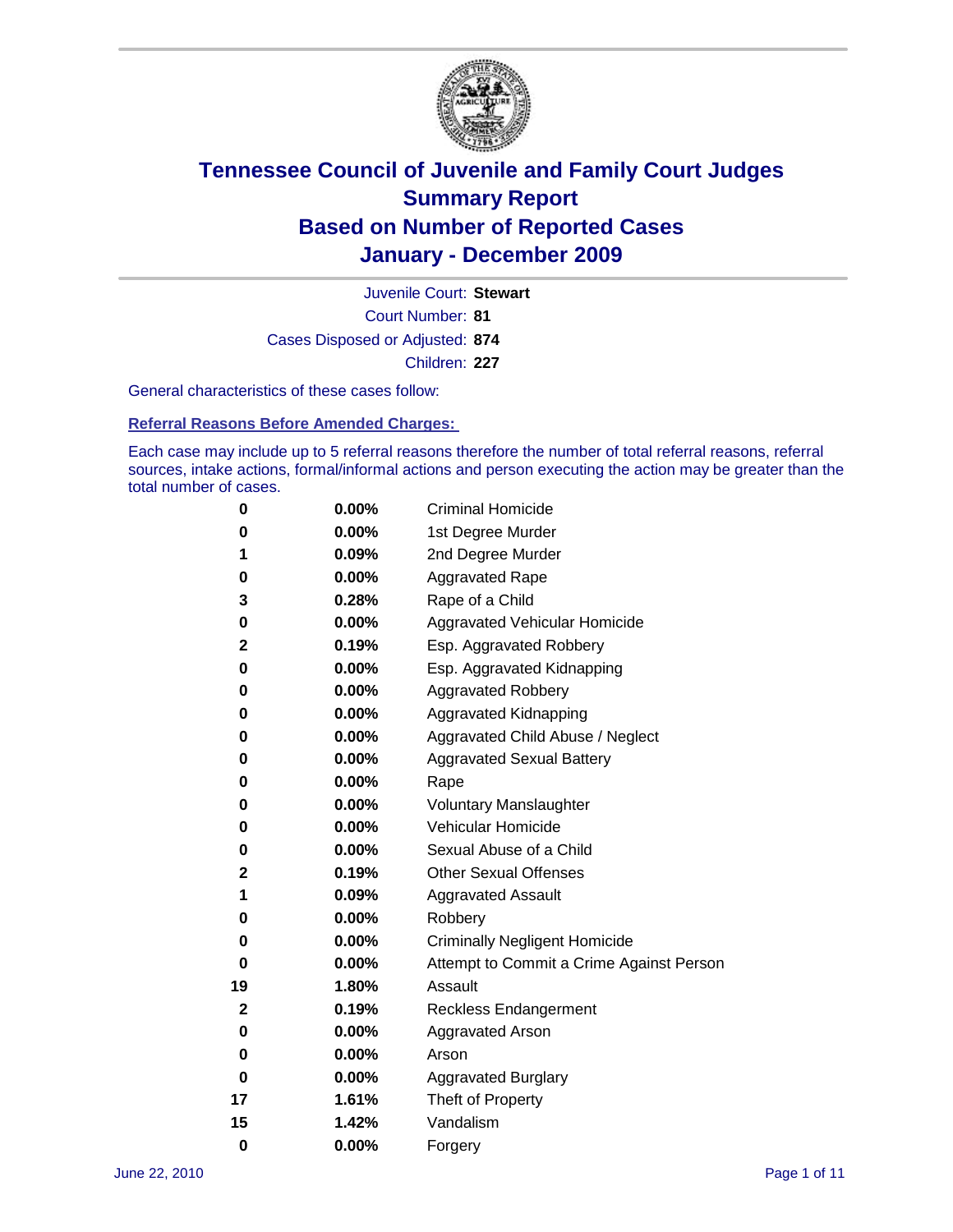

Juvenile Court: **Stewart**

Court Number: **81**

Cases Disposed or Adjusted: **874**

Children: **227**

#### **Referral Reasons Before Amended Charges:**

Each case may include up to 5 referral reasons therefore the number of total referral reasons, referral sources, intake actions, formal/informal actions and person executing the action may be greater than the total number of cases.

| 0            | 0.00% | <b>Worthless Checks</b>                                     |
|--------------|-------|-------------------------------------------------------------|
| 0            | 0.00% | Illegal Possession / Fraudulent Use of Credit / Debit Cards |
| 8            | 0.76% | <b>Burglary</b>                                             |
| 1            | 0.09% | Unauthorized Use of a Vehicle                               |
| 0            | 0.00% | <b>Cruelty to Animals</b>                                   |
| 5            | 0.47% | Sale of Controlled Substances                               |
| 24           | 2.27% | <b>Other Drug Offenses</b>                                  |
| 4            | 0.38% | Possession of Controlled Substances                         |
| 0            | 0.00% | <b>Criminal Attempt</b>                                     |
| $\mathbf{2}$ | 0.19% | Carrying Weapons on School Property                         |
| 1            | 0.09% | Unlawful Carrying / Possession of a Weapon                  |
| 3            | 0.28% | <b>Evading Arrest</b>                                       |
| 0            | 0.00% | Escape                                                      |
| 2            | 0.19% | Driving Under Influence (DUI)                               |
| 13           | 1.23% | Possession / Consumption of Alcohol                         |
| 1            | 0.09% | Resisting Stop, Frisk, Halt, Arrest or Search               |
| 0            | 0.00% | <b>Aggravated Criminal Trespass</b>                         |
| 5            | 0.47% | Harassment                                                  |
| 0            | 0.00% | Failure to Appear                                           |
| 1            | 0.09% | Filing a False Police Report                                |
| 0            | 0.00% | Criminal Impersonation                                      |
| 6            | 0.57% | <b>Disorderly Conduct</b>                                   |
| 0            | 0.00% | <b>Criminal Trespass</b>                                    |
| 2            | 0.19% | <b>Public Intoxication</b>                                  |
| 0            | 0.00% | Gambling                                                    |
| 91           | 8.60% | Traffic                                                     |
| 0            | 0.00% | <b>Local Ordinances</b>                                     |
| 4            | 0.38% | Violation of Wildlife Regulations                           |
| 4            | 0.38% | Contempt of Court                                           |
| 24           | 2.27% | Violation of Probation                                      |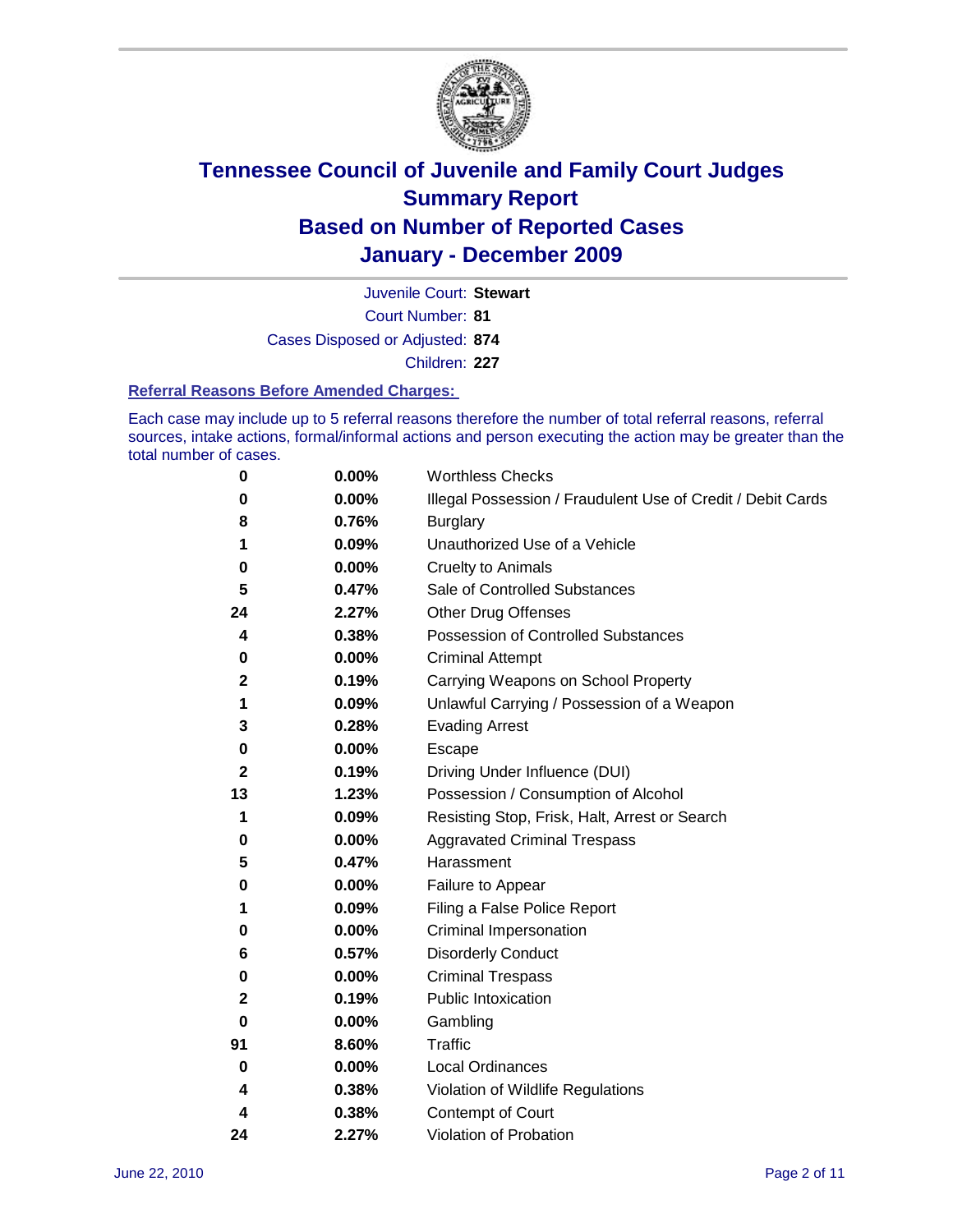

Court Number: **81** Juvenile Court: **Stewart** Cases Disposed or Adjusted: **874** Children: **227**

#### **Referral Reasons Before Amended Charges:**

Each case may include up to 5 referral reasons therefore the number of total referral reasons, referral sources, intake actions, formal/informal actions and person executing the action may be greater than the total number of cases.

| 4     | 0.38%    | Violation of Aftercare                 |
|-------|----------|----------------------------------------|
| 7     | 0.66%    | Unruly Behavior                        |
| 19    | 1.80%    | Truancy                                |
| 7     | 0.66%    | In-State Runaway                       |
| 1     | 0.09%    | Out-of-State Runaway                   |
| 0     | $0.00\%$ | Possession of Tobacco Products         |
| 1     | 0.09%    | Violation of a Valid Court Order       |
| 11    | 1.04%    | Violation of Curfew                    |
| 0     | $0.00\%$ | <b>Sexually Abused Child</b>           |
| 0     | 0.00%    | <b>Physically Abused Child</b>         |
| 57    | 5.39%    | Dependency / Neglect                   |
| 1     | 0.09%    | <b>Termination of Parental Rights</b>  |
| 0     | 0.00%    | <b>Violation of Pretrial Diversion</b> |
| 0     | 0.00%    | Violation of Informal Adjustment       |
| 148   | 13.99%   | <b>Judicial Review</b>                 |
| 428   | 40.45%   | <b>Administrative Review</b>           |
| 0     | 0.00%    | <b>Foster Care Review</b>              |
| 38    | 3.59%    | Custody                                |
| 23    | 2.17%    | Visitation                             |
| 5     | 0.47%    | Paternity / Legitimation               |
| 10    | 0.95%    | <b>Child Support</b>                   |
| 0     | 0.00%    | <b>Request for Medical Treatment</b>   |
| 0     | 0.00%    | <b>Consent to Marry</b>                |
| 35    | 3.31%    | Other                                  |
| 1,058 | 100.00%  | <b>Total Referrals</b>                 |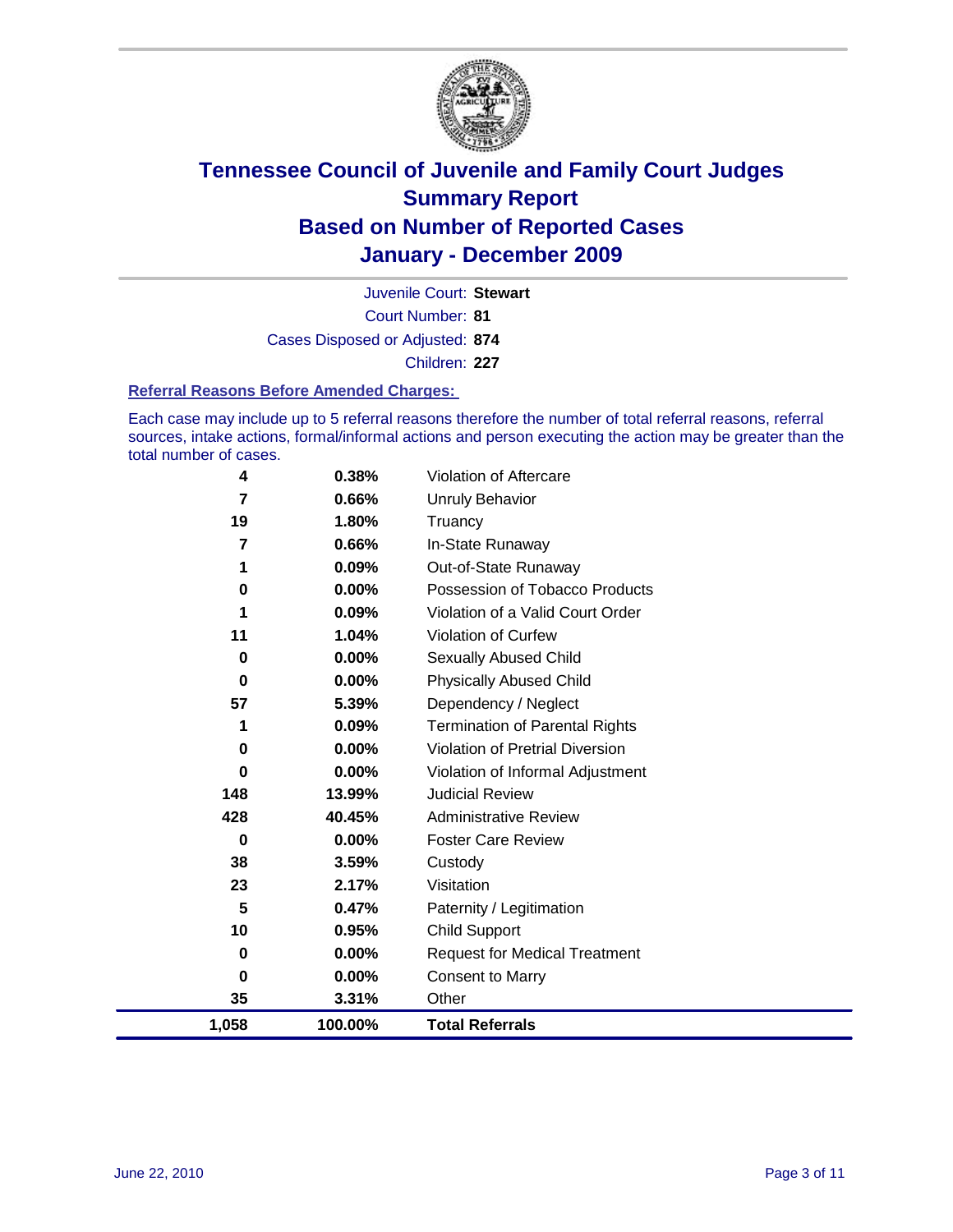

|                            | Juvenile Court: Stewart         |                                   |  |  |
|----------------------------|---------------------------------|-----------------------------------|--|--|
|                            |                                 | <b>Court Number: 81</b>           |  |  |
|                            | Cases Disposed or Adjusted: 874 |                                   |  |  |
|                            |                                 | Children: 227                     |  |  |
| <b>Referral Sources: 1</b> |                                 |                                   |  |  |
| 225                        | 21.27%                          | <b>Law Enforcement</b>            |  |  |
| 48                         | 4.54%                           | Parents                           |  |  |
| 26                         | 2.46%                           | <b>Relatives</b>                  |  |  |
| 4                          | 0.38%                           | Self                              |  |  |
| 18                         | 1.70%                           | School                            |  |  |
| $\bf{0}$                   | 0.00%                           | <b>CSA</b>                        |  |  |
| 134                        | 12.67%                          | <b>DCS</b>                        |  |  |
| 0                          | 0.00%                           | <b>Other State Department</b>     |  |  |
| 1                          | 0.09%                           | <b>District Attorney's Office</b> |  |  |
| 548                        | 51.80%                          | <b>Court Staff</b>                |  |  |
| $\mathbf 0$                | 0.00%                           | Social Agency                     |  |  |
| 5                          | 0.47%                           | <b>Other Court</b>                |  |  |
| 24                         | 2.27%                           | Victim                            |  |  |
| 17                         | 1.61%                           | Child & Parent                    |  |  |
| 0                          | $0.00\%$                        | Hospital                          |  |  |
| 1                          | 0.09%                           | Unknown                           |  |  |
| $\overline{7}$             | 0.66%                           | Other                             |  |  |
| 1,058                      | 100.00%                         | <b>Total Referral Sources</b>     |  |  |
|                            |                                 |                                   |  |  |

### **Age of Child at Referral: 2**

| 227 | 100.00% | <b>Total Child Count</b> |
|-----|---------|--------------------------|
| 0   | 0.00%   | <b>Unknown</b>           |
| 0   | 0.00%   | Ages 19 and Over         |
| 69  | 30.40%  | Ages 17 through 18       |
| 74  | 32.60%  | Ages 15 through 16       |
| 27  | 11.89%  | Ages 13 through 14       |
| 9   | 3.96%   | Ages 11 through 12       |
| 48  | 21.15%  | Ages 10 and Under        |
|     |         |                          |

<sup>1</sup> If different than number of Referral Reasons (1058), verify accuracy of your court's data.

<sup>2</sup> One child could be counted in multiple categories, verify accuracy of your court's data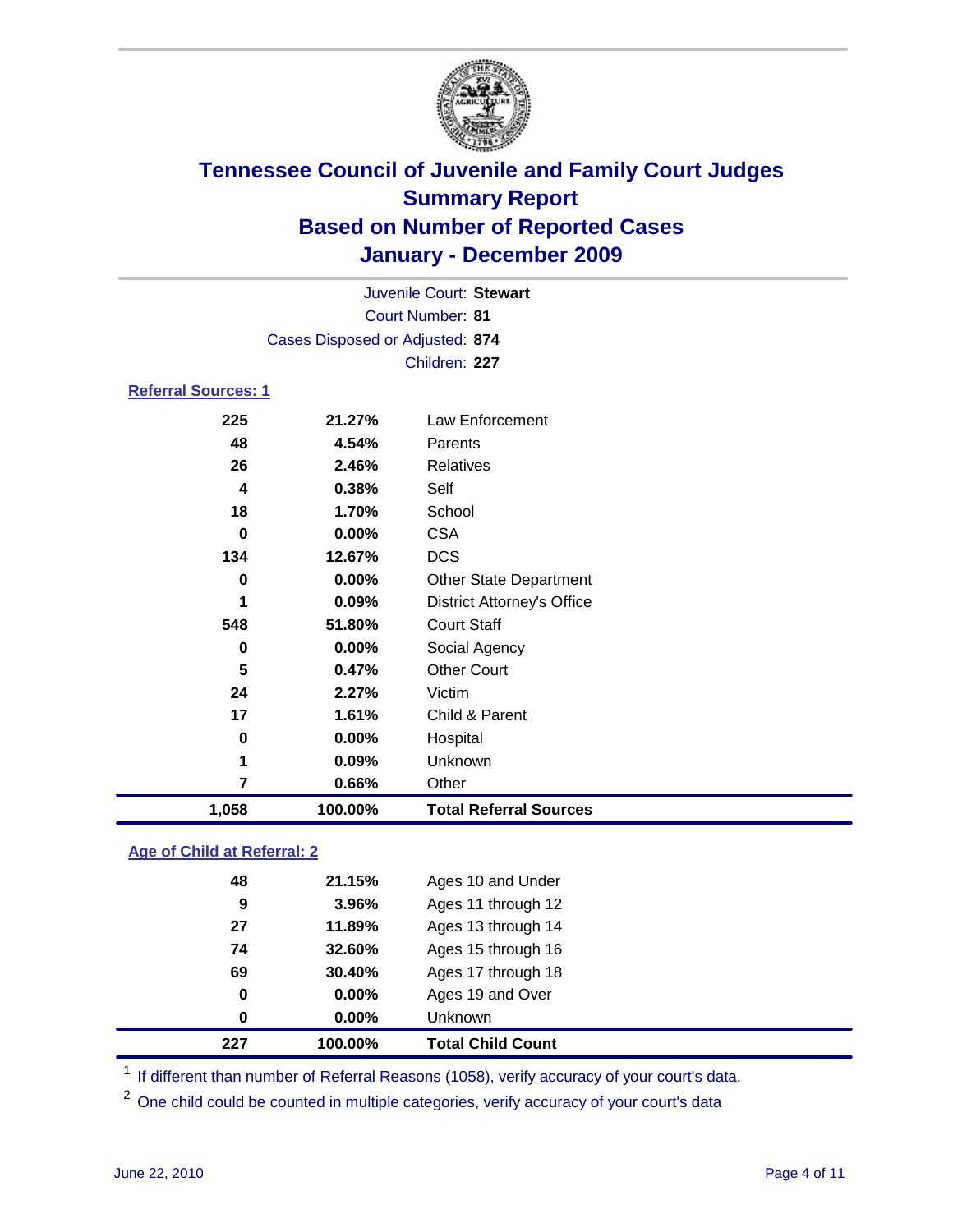

| Juvenile Court: Stewart                 |                                 |                          |  |  |
|-----------------------------------------|---------------------------------|--------------------------|--|--|
| <b>Court Number: 81</b>                 |                                 |                          |  |  |
|                                         | Cases Disposed or Adjusted: 874 |                          |  |  |
|                                         |                                 | Children: 227            |  |  |
| Sex of Child: 1                         |                                 |                          |  |  |
| 154                                     | 67.84%                          | Male                     |  |  |
| 73                                      | 32.16%                          | Female                   |  |  |
| $\mathbf 0$                             | 0.00%                           | Unknown                  |  |  |
| 227                                     | 100.00%                         | <b>Total Child Count</b> |  |  |
| Race of Child: 1                        |                                 |                          |  |  |
| 210                                     | 92.51%                          | White                    |  |  |
| $\mathbf{2}$                            | 0.88%                           | African American         |  |  |
| 3                                       | 1.32%                           | Native American          |  |  |
| $\bf{0}$                                | 0.00%                           | Asian                    |  |  |
| 12                                      | 5.29%                           | Mixed                    |  |  |
| $\mathbf 0$                             | 0.00%                           | Unknown                  |  |  |
| 227                                     | 100.00%                         | <b>Total Child Count</b> |  |  |
| <b>Hispanic Origin: 1</b>               |                                 |                          |  |  |
| 10                                      | 4.41%                           | Yes                      |  |  |
| 216                                     | 95.15%                          | No                       |  |  |
| 1                                       | 0.44%                           | Unknown                  |  |  |
| 227                                     | 100.00%                         | <b>Total Child Count</b> |  |  |
| <b>School Enrollment of Children: 1</b> |                                 |                          |  |  |
| 197                                     | 86.78%                          | Yes                      |  |  |
| 29                                      | 12.78%                          | No                       |  |  |
| 1                                       | 0.44%                           | Unknown                  |  |  |
| 227                                     | 100.00%                         | <b>Total Child Count</b> |  |  |

One child could be counted in multiple categories, verify accuracy of your court's data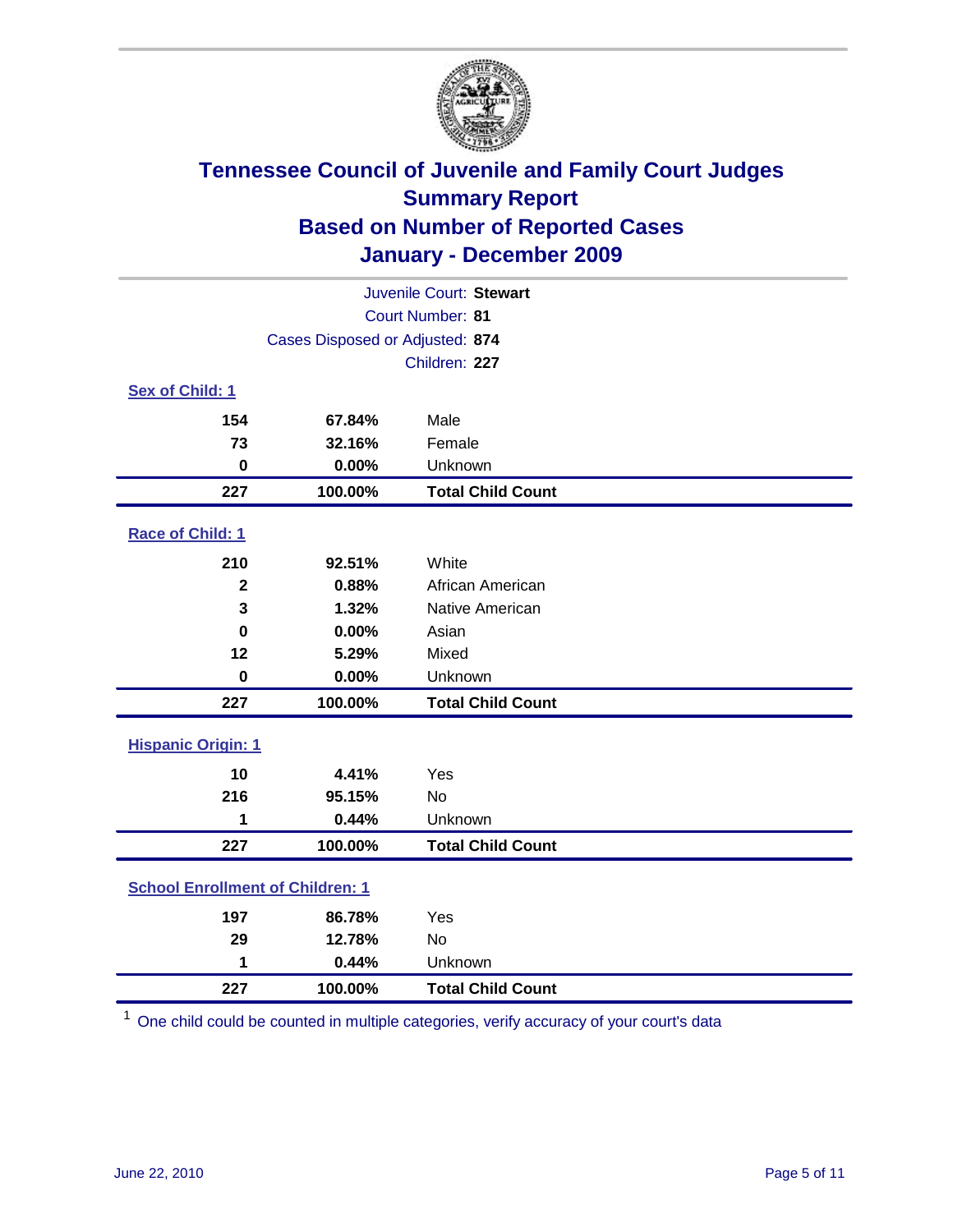

Court Number: **81** Juvenile Court: **Stewart** Cases Disposed or Adjusted: **874** Children: **227 Living Arrangement of Child at Time of Referral: 1**

| 227 | 100.00%  | <b>Total Child Count</b>     |
|-----|----------|------------------------------|
| 4   | 1.76%    | Other                        |
| 0   | $0.00\%$ | Unknown                      |
| 1   | 0.44%    | Independent                  |
| 1   | 0.44%    | In an Institution            |
| 1   | 0.44%    | In a Residential Center      |
| 1   | 0.44%    | In a Group Home              |
| 10  | 4.41%    | With Foster Family           |
| 1   | 0.44%    | With Adoptive Parents        |
| 22  | 9.69%    | <b>With Relatives</b>        |
| 23  | 10.13%   | With Father                  |
| 51  | 22.47%   | With Mother                  |
| 34  | 14.98%   | With Mother and Stepfather   |
| 12  | 5.29%    | With Father and Stepmother   |
| 66  | 29.07%   | With Both Biological Parents |
|     |          |                              |

### **Type of Detention: 2**

| 874      | 100.00%  | <b>Total Detention Count</b> |  |
|----------|----------|------------------------------|--|
| 0        | $0.00\%$ | Other                        |  |
| 871      | 99.66%   | Does Not Apply               |  |
| 0        | $0.00\%$ | <b>Unknown</b>               |  |
| 0        | 0.00%    | <b>Psychiatric Hospital</b>  |  |
| $\bf{0}$ | 0.00%    | Jail - No Separation         |  |
| 0        | $0.00\%$ | Jail - Partial Separation    |  |
| 0        | $0.00\%$ | Jail - Complete Separation   |  |
| 3        | 0.34%    | Juvenile Detention Facility  |  |
| 0        | $0.00\%$ | Non-Secure Placement         |  |
|          |          |                              |  |

<sup>1</sup> One child could be counted in multiple categories, verify accuracy of your court's data

<sup>2</sup> If different than number of Cases (874) verify accuracy of your court's data.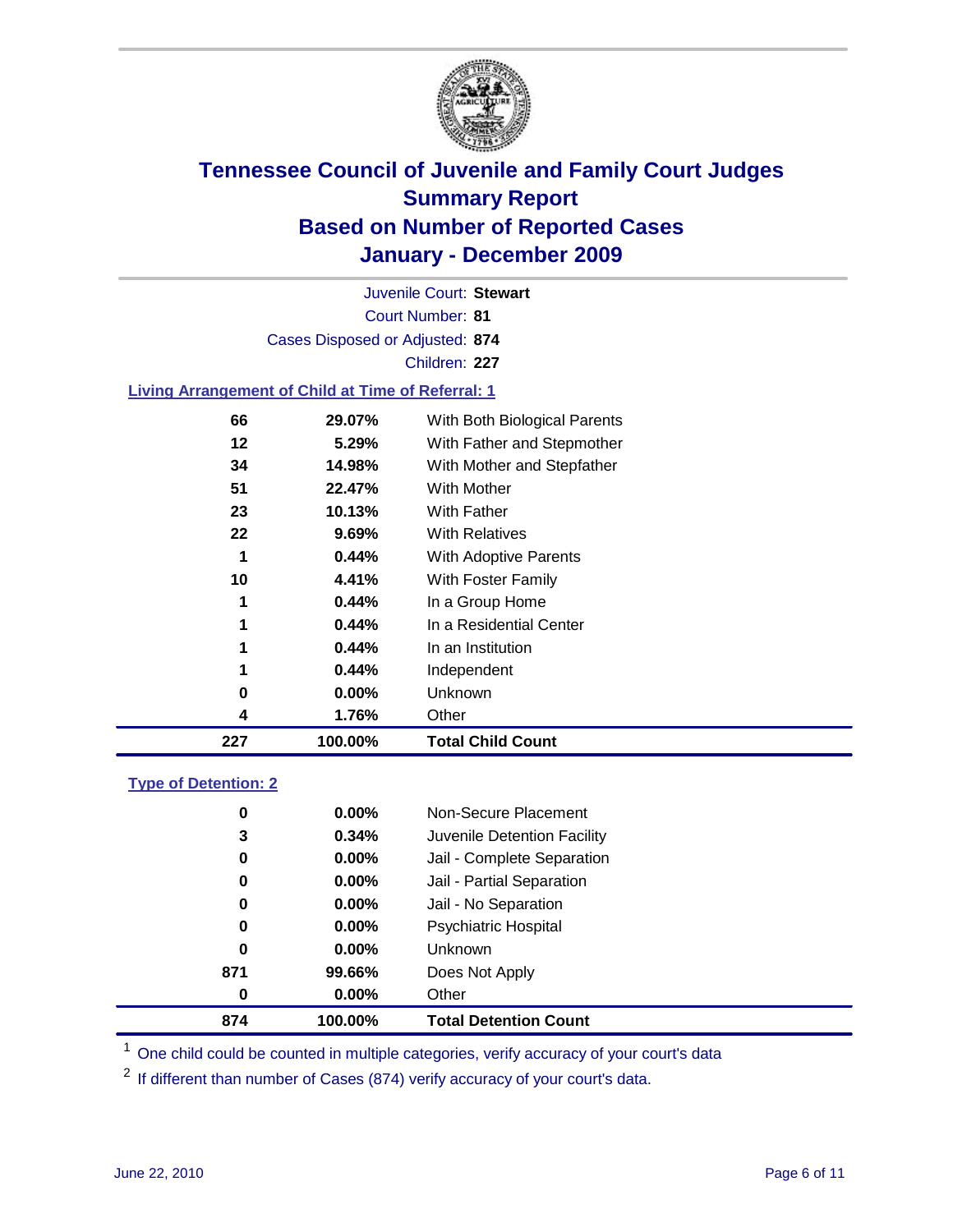

| Juvenile Court: Stewart  |                                                    |                                             |  |  |  |
|--------------------------|----------------------------------------------------|---------------------------------------------|--|--|--|
|                          | Court Number: 81                                   |                                             |  |  |  |
|                          | Cases Disposed or Adjusted: 874                    |                                             |  |  |  |
|                          | Children: 227                                      |                                             |  |  |  |
|                          | <b>Placement After Secure Detention Hearing: 1</b> |                                             |  |  |  |
| 1                        | 0.11%                                              | Returned to Prior Living Arrangement        |  |  |  |
| $\mathbf{2}$             | 0.23%                                              | Juvenile Detention Facility                 |  |  |  |
| $\bf{0}$                 | 0.00%                                              | Jail                                        |  |  |  |
| 0                        | 0.00%                                              | Shelter / Group Home                        |  |  |  |
| 0                        | 0.00%                                              | <b>Foster Family Home</b>                   |  |  |  |
| $\bf{0}$                 | 0.00%                                              | Psychiatric Hospital                        |  |  |  |
| 0                        | $0.00\%$                                           | Unknown                                     |  |  |  |
| 871                      | 99.66%                                             | Does Not Apply                              |  |  |  |
| 0                        | $0.00\%$                                           | Other                                       |  |  |  |
| 874                      | 100.00%                                            | <b>Total Placement Count</b>                |  |  |  |
|                          |                                                    |                                             |  |  |  |
|                          |                                                    |                                             |  |  |  |
| <b>Intake Actions: 2</b> |                                                    |                                             |  |  |  |
| 304                      | 28.73%                                             | <b>Petition Filed</b>                       |  |  |  |
| 47                       | 4.44%                                              | <b>Motion Filed</b>                         |  |  |  |
| 124<br>0                 | 11.72%                                             | <b>Citation Processed</b>                   |  |  |  |
| 144                      | 0.00%<br>13.61%                                    | Notification of Paternity Processed         |  |  |  |
| 428                      | 40.45%                                             | Scheduling of Judicial Review               |  |  |  |
| 0                        | $0.00\%$                                           | Scheduling of Administrative Review         |  |  |  |
| $\mathbf 0$              | 0.00%                                              | Scheduling of Foster Care Review<br>Unknown |  |  |  |
| $\mathbf{2}$             | 0.19%                                              |                                             |  |  |  |
| 9                        | 0.85%                                              | Does Not Apply<br>Other                     |  |  |  |

<sup>1</sup> If different than number of Cases (874) verify accuracy of your court's data.

<sup>2</sup> If different than number of Referral Reasons (1058), verify accuracy of your court's data.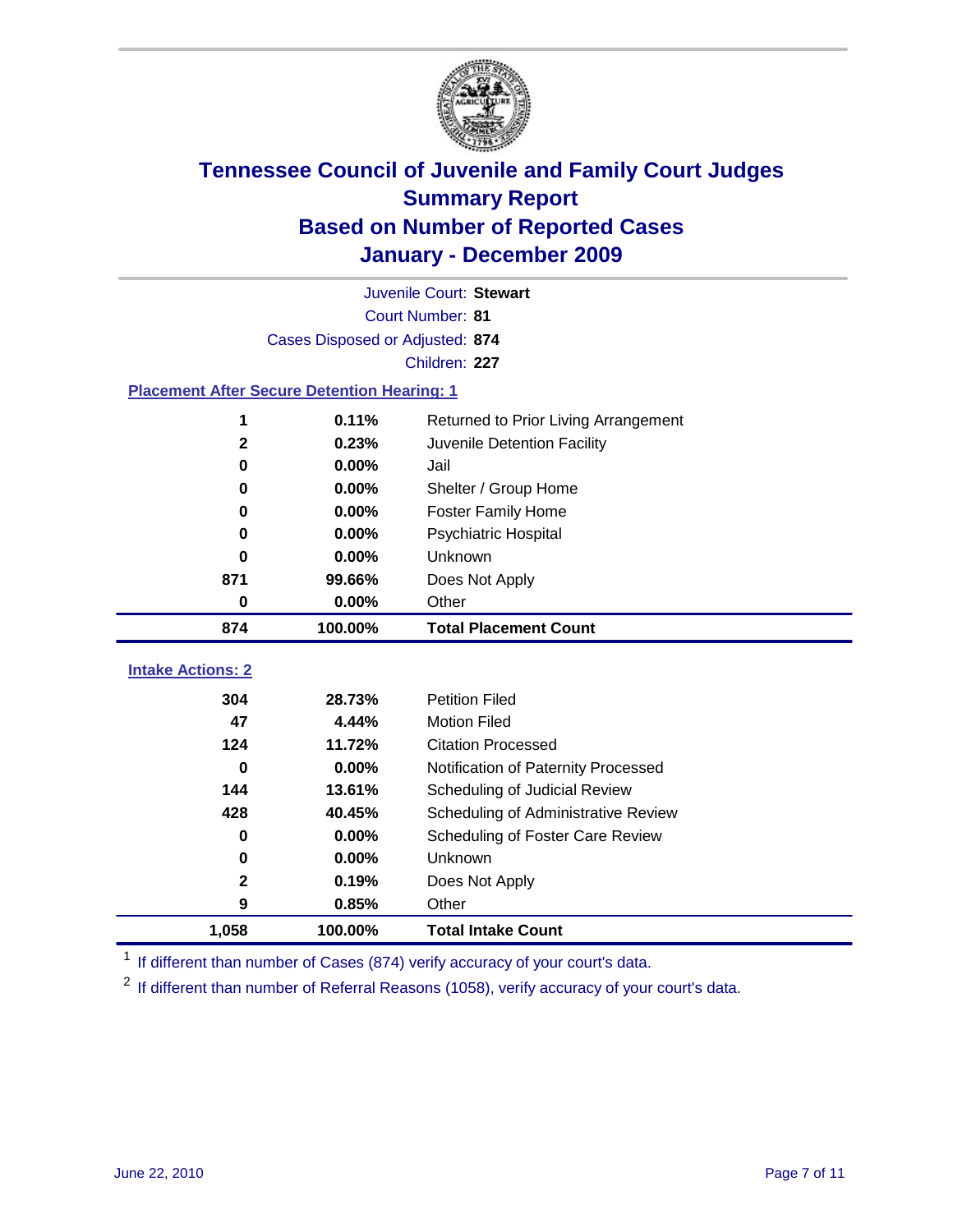

Court Number: **81** Juvenile Court: **Stewart** Cases Disposed or Adjusted: **874** Children: **227**

### **Last Grade Completed by Child: 1**

| 26                                      | 11.45%  | Too Young for School         |  |
|-----------------------------------------|---------|------------------------------|--|
| 5                                       | 2.20%   | Preschool                    |  |
| 8                                       | 3.52%   | Kindergarten                 |  |
| 4                                       | 1.76%   | 1st Grade                    |  |
| 1                                       | 0.44%   | 2nd Grade                    |  |
| $\mathbf{2}$                            | 0.88%   | 3rd Grade                    |  |
| 1                                       | 0.44%   | 4th Grade                    |  |
| 4                                       | 1.76%   | 5th Grade                    |  |
| 8                                       | 3.52%   | 6th Grade                    |  |
| 13                                      | 5.73%   | 7th Grade                    |  |
| 24                                      | 10.57%  | 8th Grade                    |  |
| 36                                      | 15.86%  | 9th Grade                    |  |
| 34                                      | 14.98%  | 10th Grade                   |  |
| 53                                      | 23.35%  | 11th Grade                   |  |
| 0                                       | 0.00%   | 12th Grade                   |  |
| 0                                       | 0.00%   | Non-Graded Special Ed        |  |
| 4                                       | 1.76%   | <b>GED</b>                   |  |
| 3                                       | 1.32%   | Graduated                    |  |
| $\pmb{0}$                               | 0.00%   | <b>Never Attended School</b> |  |
| 1                                       | 0.44%   | Unknown                      |  |
| $\bf{0}$                                | 0.00%   | Other                        |  |
| 227                                     | 100.00% | <b>Total Child Count</b>     |  |
| <b>Enrolled in Special Education: 1</b> |         |                              |  |

| 227 | 100.00% | <b>Total Child Count</b> |
|-----|---------|--------------------------|
|     | 0.44%   | Unknown                  |
| 187 | 82.38%  | No                       |
| 39  | 17.18%  | Yes                      |
|     |         |                          |

One child could be counted in multiple categories, verify accuracy of your court's data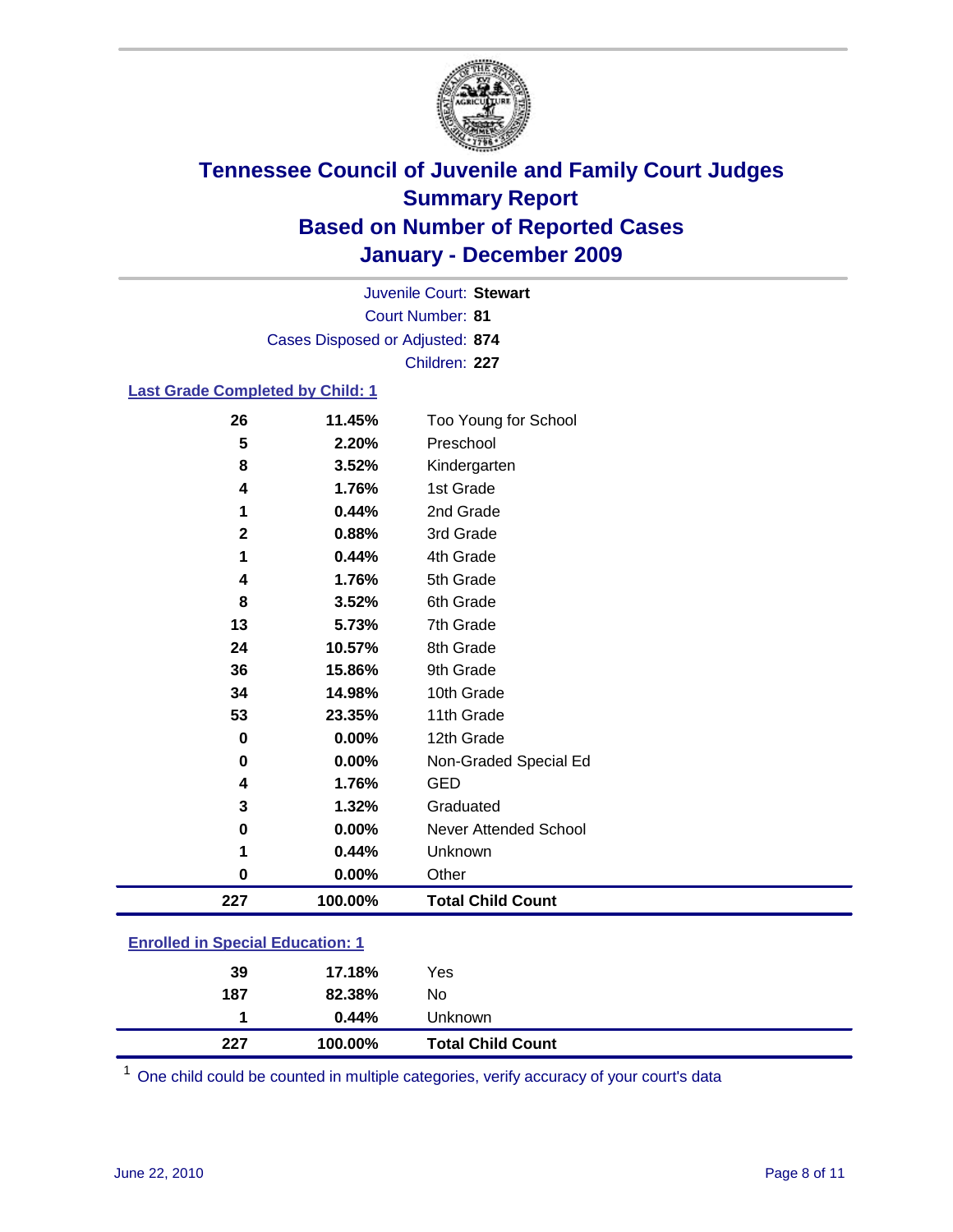

|                              | Juvenile Court: Stewart         |                           |  |  |
|------------------------------|---------------------------------|---------------------------|--|--|
|                              | Court Number: 81                |                           |  |  |
|                              | Cases Disposed or Adjusted: 874 |                           |  |  |
|                              | Children: 227                   |                           |  |  |
| <b>Action Executed By: 1</b> |                                 |                           |  |  |
| 608                          | 57.47%                          | Judge                     |  |  |
| 0                            | $0.00\%$                        | Referee                   |  |  |
| 449                          | 42.44%                          | <b>YSO</b>                |  |  |
| 1                            | 0.09%                           | Other                     |  |  |
| 0                            | 0.00%                           | Unknown                   |  |  |
| 1,058                        | 100.00%                         | <b>Total Action Count</b> |  |  |

### **Formal / Informal Actions: 1**

| 1,058    | 100.00%  | <b>Total Action Count</b>                        |
|----------|----------|--------------------------------------------------|
| 0        | $0.00\%$ | <b>Unknown</b>                                   |
| 0        | $0.00\%$ | Other                                            |
| 140      | 13.23%   | Case Held Open                                   |
| 46       | 4.35%    | <b>Review Concluded</b>                          |
| 588      | 55.58%   | <b>Special Proceeding</b>                        |
| 0        | $0.00\%$ | Charges Cleared by Transfer to Adult Court       |
| 0        | $0.00\%$ | <b>Transfer to Adult Court Hearing</b>           |
| 0        | $0.00\%$ | <b>Pretrial Diversion</b>                        |
| 102      | 9.64%    | Informal Adjustment                              |
| $\bf{0}$ | $0.00\%$ | <b>Complaint Substantiated Mentally III</b>      |
| 0        | 0.00%    | <b>Complaint Substantiated Abused</b>            |
| 23       | 2.17%    | <b>Complaint Substantiated Dependent/Neglect</b> |
| 28       | 2.65%    | <b>Complaint Substantiated Status Offender</b>   |
| 93       | 8.79%    | <b>Complaint Substantiated Delinquent</b>        |
| 12       | 1.13%    | Retired / Nolle Prosequi                         |
| 26       | 2.46%    | Dismissed                                        |

<sup>1</sup> If different than number of Referral Reasons (1058), verify accuracy of your court's data.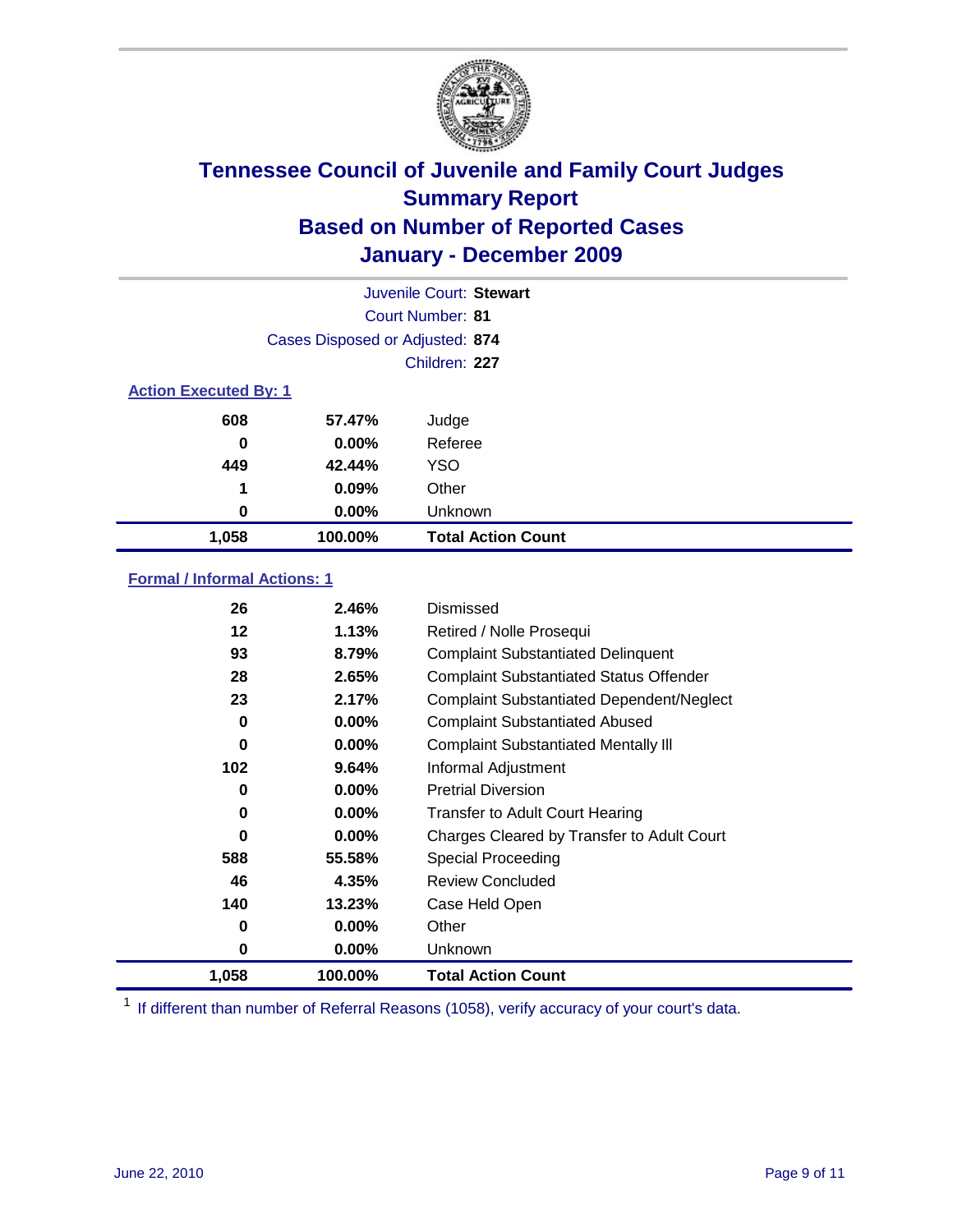

|                       |                                 | Juvenile Court: Stewart                               |
|-----------------------|---------------------------------|-------------------------------------------------------|
|                       |                                 | <b>Court Number: 81</b>                               |
|                       | Cases Disposed or Adjusted: 874 |                                                       |
|                       |                                 | Children: 227                                         |
| <b>Case Outcomes:</b> |                                 | There can be multiple outcomes for one child or case. |
| 9                     | 0.41%                           | <b>Case Dismissed</b>                                 |
| 0                     | 0.00%                           | Case Retired or Nolle Prosequi                        |
| 452                   | 20.74%                          | Warned / Counseled                                    |
| 524                   | 24.05%                          | Held Open For Review                                  |
| 67                    | 3.07%                           | Supervision / Probation to Juvenile Court             |
| 0                     | 0.00%                           | <b>Probation to Parents</b>                           |
| 0                     | 0.00%                           | Referral to Another Entity for Supervision / Service  |
| 32                    | 1.47%                           | Referred for Mental Health Counseling                 |
| 21                    | 0.96%                           | Referred for Alcohol and Drug Counseling              |
| 1                     | 0.05%                           | <b>Referred to Alternative School</b>                 |
| 0                     | 0.00%                           | Referred to Private Child Agency                      |
| 21                    | 0.96%                           | Referred to Defensive Driving School                  |
| 0                     | 0.00%                           | Referred to Alcohol Safety School                     |
| 29                    | 1.33%                           | Referred to Juvenile Court Education-Based Program    |
| 5                     | 0.23%                           | Driver's License Held Informally                      |
| 0                     | 0.00%                           | <b>Voluntary Placement with DMHMR</b>                 |
| 0                     | 0.00%                           | <b>Private Mental Health Placement</b>                |
| 0                     | 0.00%                           | <b>Private MR Placement</b>                           |
| 0                     | 0.00%                           | Placement with City/County Agency/Facility            |
| 8                     | 0.37%                           | Placement with Relative / Other Individual            |
| 12                    | 0.55%                           | Fine                                                  |
| 66                    | 3.03%                           | <b>Public Service</b>                                 |
| 19                    | 0.87%                           | Restitution                                           |
| 3                     | 0.14%                           | <b>Runaway Returned</b>                               |
| 27                    | 1.24%                           | No Contact Order                                      |
| 0                     | 0.00%                           | Injunction Other than No Contact Order                |
| 13                    | 0.60%                           | <b>House Arrest</b>                                   |
| 0                     | 0.00%                           | <b>Court Defined Curfew</b>                           |
| 36                    | 1.65%                           | Dismissed from Informal Adjustment                    |
| $\bf{0}$              | 0.00%                           | <b>Dismissed from Pretrial Diversion</b>              |
| 38                    | 1.74%                           | Released from Probation                               |
| 0                     | $0.00\%$                        | <b>Transferred to Adult Court</b>                     |
| 0                     | $0.00\%$                        | <b>DMHMR Involuntary Commitment</b>                   |